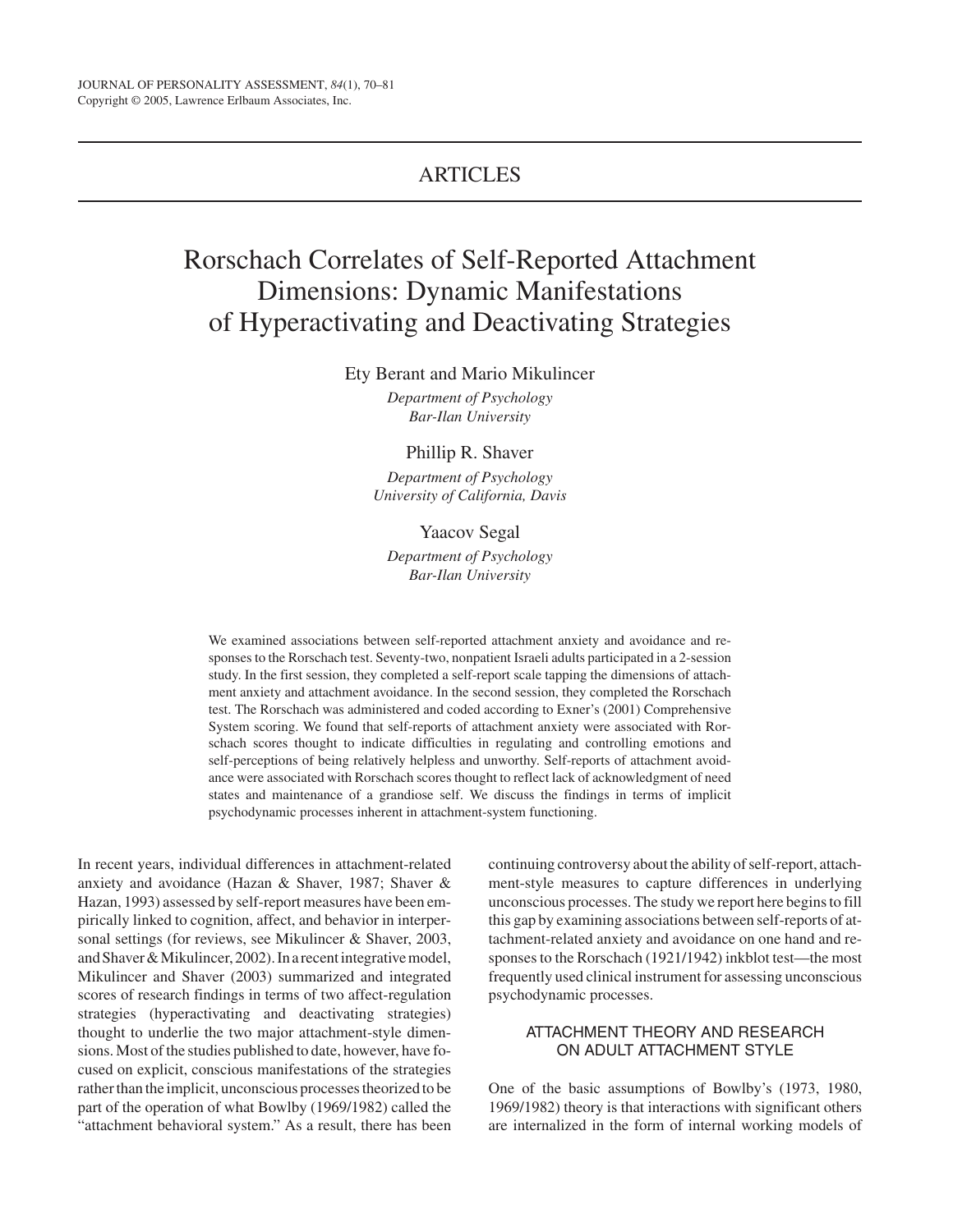self and others. These models include strategies and procedures that affect close relationships and affect regulation throughout life (Shaver & Mikulincer, 2002). To summarize the theory briefly, interactions with relationship partners who are available and supportive in times of need lead to the formation of both a sense of attachment security and internal working models of self and others that are generally positive. These models and the associated sense of security provide an important foundation for mental health. When close relationship partners ("attachment figures" in Bowlby's, YEAR, terms) are rejecting or unavailable in times of need, however, the sense of attachment security is undermined, secondary defensive strategies (hyperactivating and deactivating strategies) are adopted, negative models of self and others are formed, and the likelihood of good mental health decreases.

When examining these theoretical ideas in studies of adults, most researchers have focused on a person's *attachment style*—the systematic pattern of relational expectations, emotions, and behaviors that results from internalization of a particular history of attachment experiences (Fraley & Shaver, 2000). Initially, adult attachment research was based on Ainsworth, Blehar, Waters, and Wall's (1978) typology of attachment styles in infancy—which included categories labeled secure, anxious, and avoidant—and on Hazan and Shaver's (1987) conceptualization of parallel adult styles in the romantic and marital domains. Subsequent studies (e.g., Bartholomew & Horowitz, 1991; Brennan, Clark, & Shaver, 1998; Fraley & Waller, 1998) have revealed, however, that typological, categorical measures of attachment style did not provide an optimally precise characterization of attachment organization and that a person's attachment style could be better represented as a region in a two-dimensional space, which conceptually parallels the space defined by two discriminant functions in Ainsworth et al.'s (1978) early summary of research on infant–mother attachment (see Ainsworth et al.'s, 1978, Figure 10, p. 102).

In 1998, Brennan et al. conducted a factor analysis of all existing English-language self-report measures of attachment style and discovered that all of them could be reduced to two orthogonal dimensions. The two dimensions defining the space are now generally called *attachment anxiety,* defined by items tapping fear of rejection, separation, and abandonment, and *attachment avoidance,* defined by items tapping discomfort with intimacy and dependency. (For a similar analysis of individual differences among infants in Ainsworth et al.'s [1978] "strange situation" assessment procedure, see Fraley & Spieker, 2003.)

In this two-dimensional space, what was formerly called a "secure attachment style" is associated with the region in which both anxiety and avoidance are low. This region is defined by confidence in a partner's love and supportiveness and by comfort with closeness and interdependence. What was called the "anxious attachment style" refers to a region in which the fear of separation and abandonment (attachment anxiety) is high and avoidance is low. What was called the "avoidant attachment style" refers to a region in which discomfort with intimacy and dependency (attachment avoidance) is high. In Ainsworth et al.'s (1978) original diagram of the two-dimensional space, avoidant infants occupied mainly the region in which avoidance was high and anxiety was low. In adult attachment research, Bartholomew and Horowitz (1991) drew a distinction between "dismissing avoidance" (high avoidance and low anxiety) and "fearful avoidance" (high scores on both the avoidance and anxiety dimensions.)

According to research based on the two-dimensional model of attachment styles, a person's style can be determined by having him or her complete self-report measures of attachment-related anxiety and avoidance (Brennan et al., 1998). These scales, which are parts of the Experience in Close Relationships Scale (ECR; Brennan et al., 1998), are highly reliable in both the internal consistency and test–retest senses, and their construct, predictive, and discriminant validity have been repeatedly demonstrated. (For a review of measurement issues, see Crowell, Fraley, & Shaver, 1999 and for a review of substantive studies, Mikulincer & Shaver, 2003.) The two scales were conceptualized as independent and like the two discriminant functions reported by Ainsworth et al. (1978) have in fact been uncorrelated in most studies (e.g., Brennan et al., 1998; Mikulincer & Florian, 2000; Mikulincer & Shaver, 2001.) A person can score low on the two dimensions (being confident of a partner's love and comfortable with closeness), high on a single dimension, or high on both dimensions (expressing both fear of rejection and discomfort with closeness). In the study reported here, we assessed participants' scores on the continuous dimensions of attachment-related anxiety and avoidance without assigning participants to discrete attachment categories.

In formulating their model of attachment-related psychodynamics in adulthood, Mikulincer and Shaver (2003) theorized that individual differences on self-report scales of attachment anxiety and avoidance reflect the underlying action of what Main (1990) and Cassidy and Kobak (1988) called secondary attachment strategies. The primary strategy is to seek comfort and support from a person who is recognized as a reliably available attachment figure, whereas the secondary strategies are attempts to deal with attachment-figure unavailability and the resulting sense of insecurity. The secondary strategies have broad intrapsychic and interpersonal implications and are manifested in a person's psychological responses to attachment- and threat-related events.

According to Mikulincer and Shaver (2003), the hyperactivating strategies (Cassidy & Kobak, 1988) are characteristic of people who score high on measures of attachment anxiety. The main goal of these strategies is to force a relationship partner, perceived as insufficiently available and responsive, to pay greater attention and provide better protection and support. The basic means for attaining this goal is to maintain the attachment system in an activated state (e.g., by searching, pleading, demanding, intruding) until a partner is perceived to be adequately available and a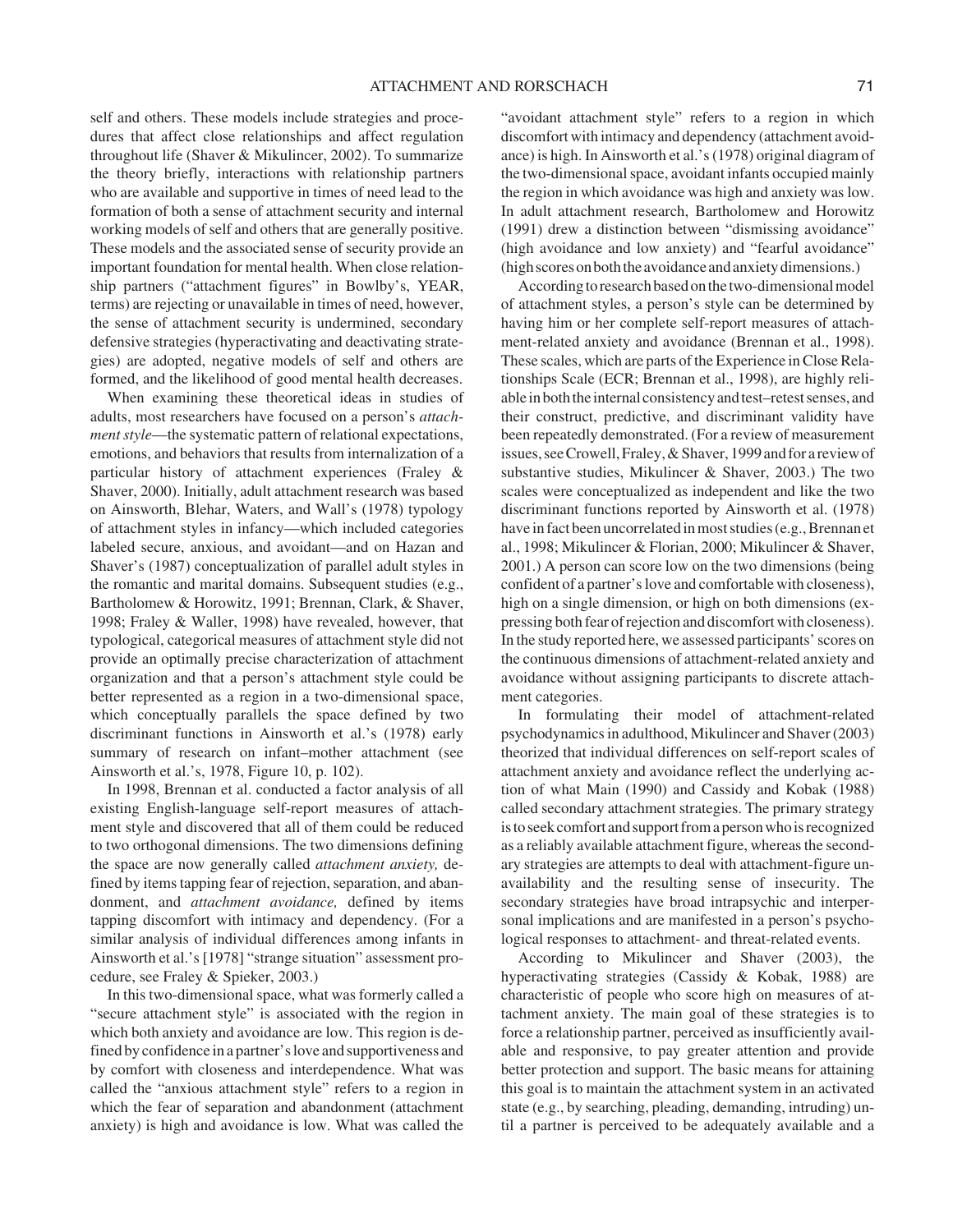sense of at least temporarily increased security is attained. Hyperactivating strategies include very energetic and insistent attempts to elicit a partner's involvement, care, and support through noisy, demanding, clinging actions and cognitive efforts to minimize perceived distance from the partner (Shaver & Hazan, 1993). These strategies encourage overdependence on relationship partners (Shaver & Hazan, 1993) and foster perceptions of oneself as relatively helpless and unable to regulate affect (Mikulincer & Florian, 1998).

In their model, Mikulincer and Shaver (2003) summarized the major cognitive and affective implications of hyperactivating strategies. These strategies result in a tendency to detect threats in nearly every interpersonal transaction and to exaggerate the potential negative consequences of these threats because cues to threat are highly relevant to needing and seeking security. Hyperactivating strategies intensify emotional responses to attachment- and threat-related events and encourage rumination on attachment- and threat-related concerns, keeping them active in working memory. Hyperactivating strategies also produce a self-amplifying cycle of distress in which chronic attachment-system activation interferes with engagement in nonattachment-related activities and increases the likelihood that new sources of distress will mingle with old ones. In support of this view, research has shown that self-reports of attachment anxiety are associated with intense emotional reactions, chronic distress, negative views of self, and rumination on threat-related experiences (e.g., Bartholomew & Horowitz, 1991; Mikulincer, 1995; Mikulincer & Florian, 1998). In addition, Mikulincer and Orbach (1995) found that people who score high on attachment anxiety maintain ready access to painful memories and exhibit an automatic spread of negative emotion from one remembered incident to another.

According to Mikulincer and Shaver (2003), deactivating strategies are characteristic of people who score high on attachment avoidance. These strategies stem from appraising proximity seeking as a faulty or dangerous means of dealing with attachment insecurity, which leads to inhibition of support seeking and commitment to handling distress alone (a stance that Bowlby, 1969/1982, called "compulsive self-reliance"). The goal of deactivating strategies is to keep the attachment system down regulated to avoid the frustration and pain associated with attachment-figure unavailability. Pursuing this goal leads to denial of attachment needs; avoidance of intimacy and dependence in close relationships; maximization of cognitive, emotional, and physical distance from others; and striving for self-reliance and independence. In addition, deactivating strategies foster personal disengagement and detachment from challenging and demanding social interactions, which are viewed as potential sources of threat that can reactivate the attachment system. Deactivating strategies favor dismissal of the personal value and challenging aspects of person–environment transactions (Mikulincer & Shaver, 2003). In addition, because personal weaknesses threaten a self-reliant individual's only source of protection and lead to reactivation of the attachment system, deactivating strategies motivate a person to deny personal imperfections and vulnerabilities and to maintain an overly positive, narcissistic self-façade (Mikulincer, 1995).

Extensive evidence links avoidant attachment with deactivating strategies. Self-reports of attachment-related avoidance are associated with low levels of intimacy and emotional investment in close relationships, dismissal of the benefits and challenges of social interaction, suppression of attachment-related thoughts, lack of cognitive access to negative self-representations, and projection of negative self-traits onto others (e.g., Collins & Read, 1990; Fraley & Shaver, 1997; Mikulincer, 1995, Mikulincer & Horesh, 1999; Pietromonaco & Feldman Barrett, 1997). Mikulincer (1998) reported that people who scored high on attachment avoidance exhibited defensive self-enhancement following threats. Mikulincer (1998) exposed research participants to threatening or neutral situations and found that avoidant people made more positive self-appraisals following threatening as compared with neutral situations.

The intrapersonal and interpersonal manifestations of hyperactivating and deactivating strategies have been documented not only in studies using self-report measures but also in studies relying on observational and cognitive experimental techniques (e.g., Baldwin, Fehr, Keedian, & Seidel, 1993; Collins & Feeney, 2000; Fraley & Shaver, 1997, 1998; Simpson, Rholes, & Nelligan, 1992). Nonetheless, with the exception of a few recent studies (Mikulincer, Birnbaum, Woodis, & Nachmias, 2000; Mikulincer, Gillath, & Shaver, 2002), most such studies have focused on explicit, conscious aspects of behavior, cognition, and emotion. As a result, these studies have not generally tapped the less explicit, less conscious aspects of affect regulation, motivation, cognitive processing, and mental representations of self and others. We therefore cannot be sure that self-reports of attachment anxiety and avoidance actually capture what Mikulincer and Shaver (2003) described as the underlying dynamics of hyperactivating and deactivating strategies.

This limitation is important not only for general reasons (e.g., the desirability of illuminating important mental processes) but also because some attachment researchers believe that self-report measures of adult attachment style cannot plumb the psychodynamic depths addressed by attachment theory (e.g., Crowell & Treboux, 1995; Hesse, 1999; Jacobvitz, Curran, & Mollen, 2002). Such researchers seem to have assumed that because self-report measures involve conscious, deliberate answers to explicit questions, they are limited to capturing only superficial, conscious mental processes. On this assumption, such researchers have reached the conclusion that self-report measures are unlikely to relate to the psychodynamic processes of interest to Bowlby (1969/1982) and other clinicians, especially those with a psychoanalytic orientation. Many of these critics have preferred to use the Adult Attachment Interview (Main, Kaplan, & Cassidy, 1985), which they believe is a measure of uncon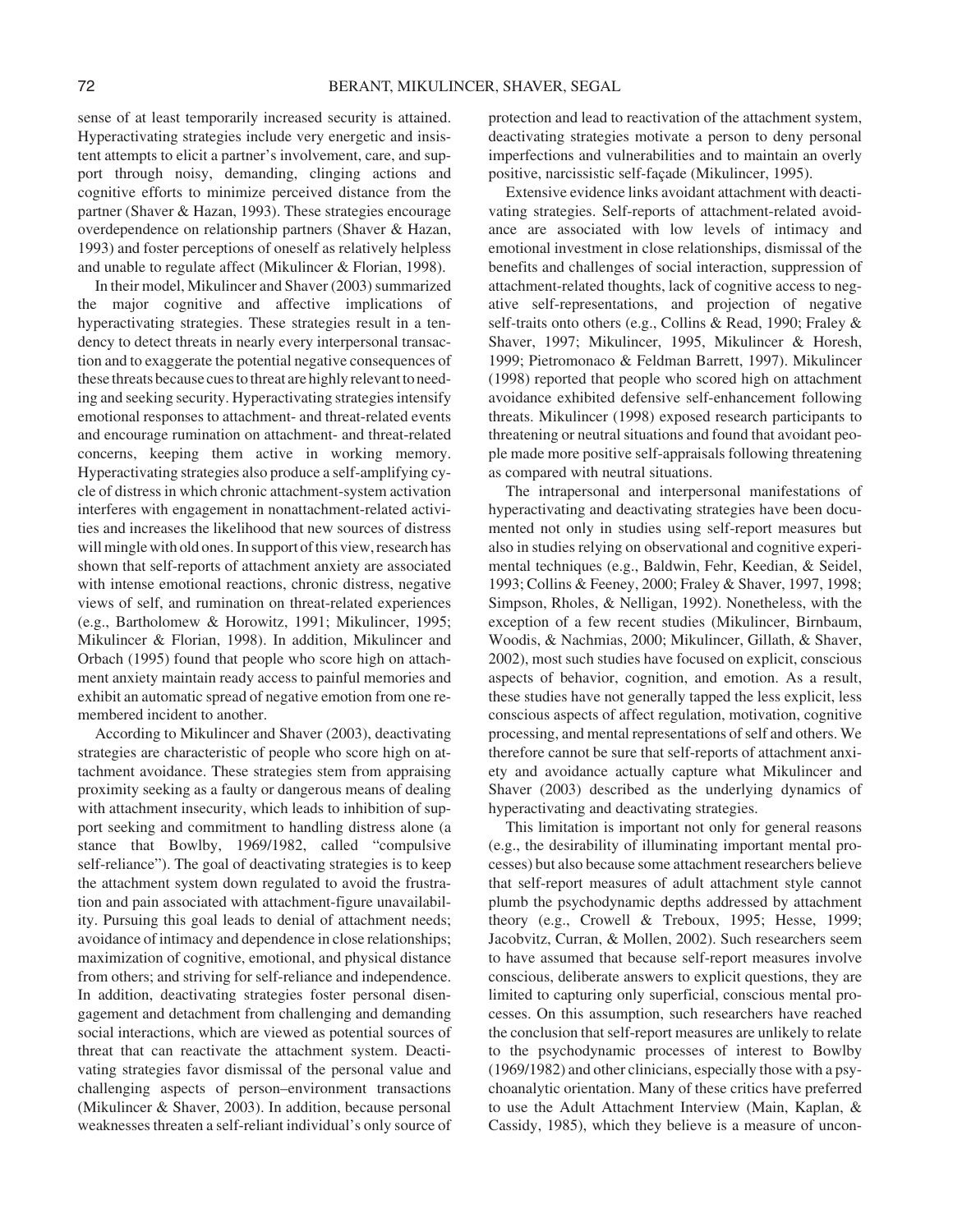scious processes aroused when a person discusses childhood attachment experiences (Hesse, 1999).

The main goal of this study was to deal with these doubts and criticisms by determining whether self-reports of attachment anxiety and avoidance provide reliable and valid information about the underlying dynamics of the attachment system. Specifically, we wanted to extend adult attachment research into the realms assessed by the well-known Rorschach (1921/1942) inkblot test—the most frequently used clinical instrument for assessing a person's implicit cognitive representations, unconscious motives, and underlying mental organization (Exner, 2003)—by determining whether self-reports of attachment anxiety and avoidance are associated with theoretically coherent constellations of Rorschach responses. That is, we wanted to examine whether the motivational, cognitive, and affective manifestations of attachment anxiety and avoidance, as described by Mikulincer and Shaver (2003), are manifested in a person's Rorschach responses.

#### THIS STUDY

In the study we report here, we asked participants to complete self-report measures of attachment anxiety and avoidance. We then administered the Rorschach test and coded and interpreted participants' responses using Exner's (1995, 2001) Comprehensive System (CS) scoring. This system rests on three methodological pillars: standardized administration, objective and reliable coding, and a normative database (Weiner, 1998). It enables the integration of the objective aspects of the test with its projective and dynamic aspects in scientifically controlled ways. In this study, we focused on a subset of Rorschach scores that can be theoretically associated with the cognitive and affective manifestations of attachment-related hyperactivating and deactivating strategies. In so doing, we heeded Block's (2002) assertion that

It is not enough … simply to enumerate a list of variables that, in the view of the propounder, should prove empirically to be important. … [How] can we be sure that a given set of variables truly "carves nature at its joints" and is not simply one of the many possible descriptive schemes? The sufficiency of a suggested set of variables cannot be tested without some additional theoretical assertions about the relations existing among the proposed variables. Failing this, alternative sets of important variables can be and have been proposed without end. (p. 34)

That is, based on Exner's (2000) system and Mikulincer and Shaver's (2003) model of attachment psychodynamics, we selected a subset of Rorschach scores that are theoretically sound markers of hyperactivating and deactivating strategies. We then asked whether these markers converge empirically with self-reports of attachment anxiety and avoidance.

Our main hypothesis is that individual differences in self-reports of attachment anxiety and avoidance will be associated with specific constellations of Rorschach scores. Specifically, we propose that a constellation of seven Rorschach scores (Afr, CF, ColShdBld, Y, m, MOR, Food) represents the underlying affective and cognitive processes associated with hyperactivating strategies and that this constellation will therefore be correlated with attachment anxiety. According to Mikulincer and Shaver (2003), high scores on the attachment anxiety are associated with hyperactivation of emotional experiences, difficulties in emotion regulation, rumination on threat- and distress-related thoughts, negative models of the self, and strong dependence needs. Therefore, attachment anxiety is expected to be associated with Rorschach scores that according to Exner's (2000) system reflect attraction to emotional situations (Afr), problems in emotion regulation (CF), and intrusion of negative affect (Color Shading Blends). High attachment anxiety should also be associated with Rorschach scores theorized to reflect the experience of situational stressors (m), a sense of helplessness (Y), failure to maintain a positive self-image (MOR), and adoption of a dependent relational position (Food).

Furthermore, we propose that a constellation of four Rorschach scores (low FM and high L,  $Fr + rF$ , and Cg scores) coherently represents the underlying affective and cognitive processes involved in deactivating strategies, and we therefore predicted that this constellation would be associated with avoidant attachment.<sup>1</sup> According to Mikulincer and Shaver (2003), high scores on the avoidant attachment reflect denial and repression of basic needs for proximity and security, personal disengagement from challenging and demanding person–environment transactions, and a narcissistic self-façade. Therefore, avoidance is expected to be associated with Rorschach scores that according to Exner's (2000) system seem to indicate lack of acknowledgment and expression of one's primary needs (low FM), a disengaged attitude toward reality (L), and a tendency to hide behind a façade (Cg) and maintain a grandiose, inflated self-representation  $(Fr + rF)$ .

Given our theoretical analysis, we expected each set of Rorschach responses, one associated with each dimension of attachment insecurity, to be intercorrelated. This led us to formulate the following two hypotheses. First, the seven

<sup>&</sup>lt;sup>1</sup> Another Rorschach marker of attachment avoidance might be lack of T responses because this response is theorized to reflect the capacity for attachments to other people. As Weiner (1998) explained, "the texture (T) determinant has implications literally for interest in reaching out and touching someone, whether physically or psychologically" (p. 164). Unfortunately, we could not include this Rorschach marker in the statistical analyses due to the low incidence of T responses (only 9 of 72 participants produced such a response). However, examination of these 9 participants revealed that all of them were below the median of the distribution of avoidance scores. Furthermore, a *t* test revealed that participants who produced a T response scored lower on self-reported avoidance (*M* = 2.84) than the remaining participants  $(M = 3.57)$ ,  $t(70) = 2.18$ ,  $p < .05$ , Cohen's *d* = .788.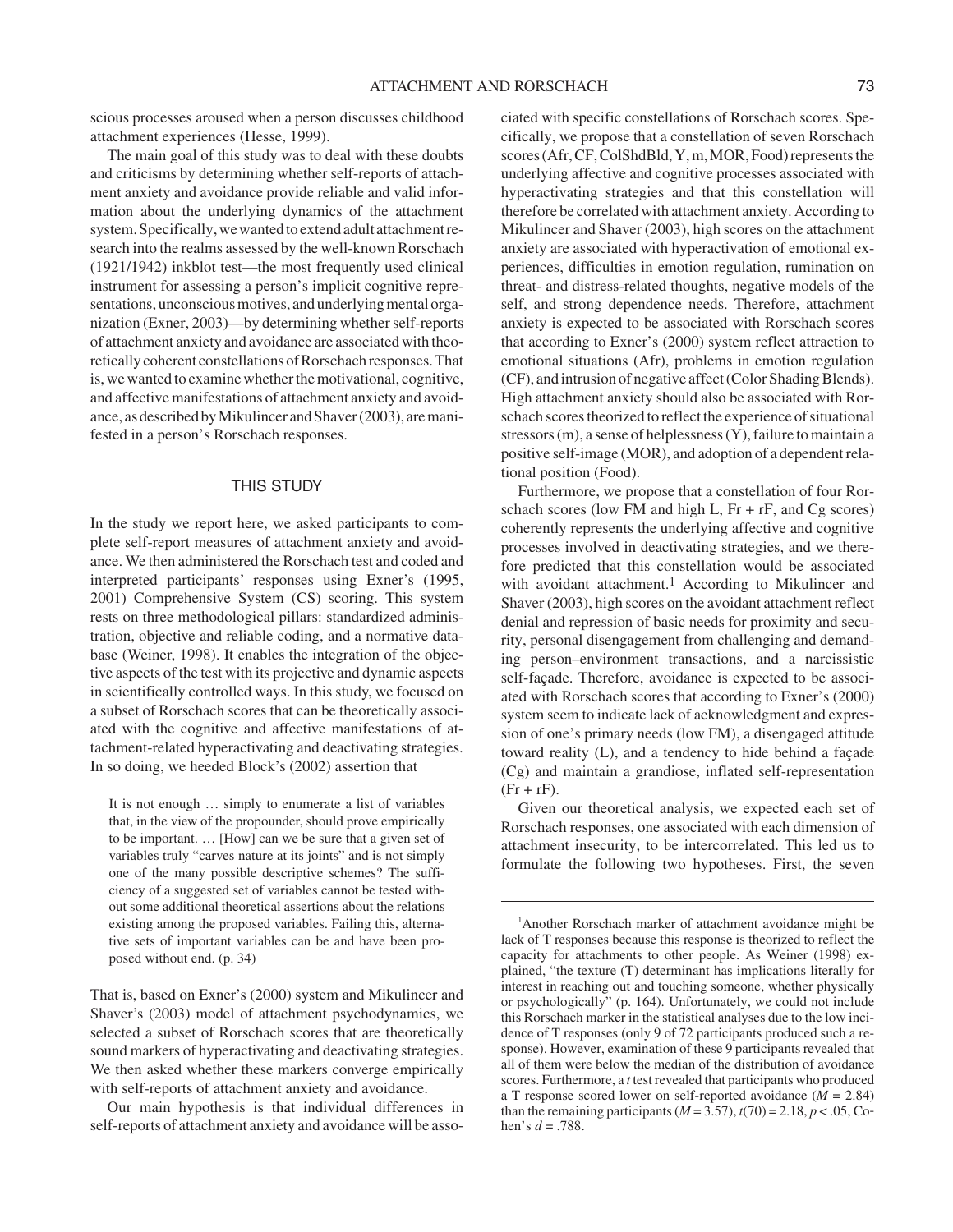Rorschach scores associated theoretically with hyperactivating strategies will be associated with each other and will load on a single latent factor that correlates with self-reported attachment anxiety. Second, the four Rorschach scores associated theoretically with deactivating strategies will be intercorrelated and will load on a single latent factor associated with self-reported avoidant attachment. In addition, because anxiety and avoidance are conceptualized as orthogonal dimensions defining a two-dimensional, attachment-style space (Brennan et al., 1998), we predicted only nonsignificant associations between (a) the Rorschach constellation associated with hyperactivating strategies and the Rorschach constellation associated with deactivating strategies, (b) the hyperactivating Rorschach constellation and the self-report measure of avoidant attachment, and (c) the deactivating Rorschach constellation and the self-report measure of anxious attachment.

#### **METHOD**

#### **Participants**

Seventy-two nonpatient citizens of Israel (57 women and 15 men ranging in age from 19 to 57, median = 23) participated in this study without monetary reward. Most (74%) were university students, and 88% were single. None reported having suffered a major medical illness in the previous 6 months or ever having been hospitalized psychiatrically, treated in an outpatient clinic, convicted of a felony, or tested clinically. None of the participants, according to their reports, were using drugs at the time of the study or imbibing alcoholic beverages excessively. None reported suffering a major stressful life event in the previous year; 12 mentioned that the most significant event in the last year was moving out of their parents' home. All of the Rorschach protocols had  $R > 13$ , and no participant demonstrated Rorschach signs indicating questionable validity.

#### Materials and Procedure

The study was run in two sessions. The first, in which participants were tested in small groups, involved completing Mikulincer, Florian, and Tolmacz's (1990) 10-item, Hebrew-language scale measuring attachment anxiety and avoidance in close relationships. This scale includes 5 items tapping avoidant attachment (e.g., "I am somewhat uncomfortable being close to others"; "I find it difficult to trust others in close relationships") and 5 items tapping anxious attachment (e.g., "I often worry that my partner doesn't love me"; "I find that others are reluctant to get as close as I would like"). Items were constructed based on Hazan and Shaver's (1987) prototypical descriptions of attachment styles and were highly similar to the English-language ECR scales (Brennan et al., 1998).

Participants were asked to think about their close relationships without focusing on a specific partner and to rate the extent to which each item described them in these relationships on a 7-point scale ranging from 1 (*not at all*) to 7 (*very much*). Previous studies have found this scale to be reliable, valid, and correlated with other adult attachment scales (e.g., Mikulincer & Florian, 2000). In our sample, Cronbach alphas were adequate for brief measures of anxiety and avoidance (.75 and .79, respectively). We computed a single score for each dimension by averaging scores on the relevant items. Pearson correlationsrevealedanear-zero,nonsignificantassociationbetween anxiety and avoidance scores (.03), supporting the theoretical independence of the two attachment-style dimensions (Ainsworth et al., 1978; Brennan et al., 1998). As can be seen in Table 1, the anxiety and avoidance scores distributed normally in this sample with means of 3.34 and 3.48 and standard deviations of 1.10 and 0.96, respectively. Scores ranged from 1to6.2,suggestingafullrangeofattachmentsecurity–insecurity in our sample.

The second session was conducted 1 month later by research assistants different from those who had administered

| Variable                                     | Frequency | M    | Mdn      | Mode           | SD   | Minimum  | Maximum |
|----------------------------------------------|-----------|------|----------|----------------|------|----------|---------|
| Self-Report attachment scores                |           |      |          |                |      |          |         |
| Anxiety                                      | 72        | 3.34 | 3.2      | 3.2            | 1.10 |          |         |
| Avoidance                                    | 72        | 3.48 | 3.6      | 3.5            | 0.96 | 1.8      | 6.2     |
| Attachment anxiety Rorschach constellation   |           |      |          |                |      |          |         |
| Afr                                          | 72        | 0.56 | 0.55     | 0.4            | 0.21 | 0.25     | 1.08    |
| <b>CF</b>                                    | 41        | 1.35 |          | $\Omega$       | 1.58 | $\Omega$ |         |
| ColShdBld                                    | 22        | 0.33 |          |                | 0.53 |          |         |
| Y                                            | 32        | 0.87 |          |                | 1.40 |          |         |
| m                                            | 54        | 1.51 |          |                | 1.31 |          |         |
| <b>MOR</b>                                   | 52        | 1.46 |          |                | 1.32 |          |         |
| Food                                         | 22        | 0.36 | $\Omega$ | $\Omega$       | 0.59 | $\Omega$ |         |
| Attachment avoidance Rorschach constellation |           |      |          |                |      |          |         |
| <b>FM</b>                                    | 65        | 2.89 | 2.5      | $\mathfrak{D}$ | 1.94 | $\Omega$ | 8       |
| L                                            | 72        | 0.79 | 0.65     | 0.80           | 0.66 | 0.06     | 3.50    |
| $Fr + rF$                                    | 21        | 0.35 | $\theta$ | $\mathbf{0}$   | 0.58 | $\Omega$ |         |
| Cg                                           | 42        | 1.46 |          | $\mathbf{0}$   | 1.56 | $\theta$ |         |

**TABLE 1 Descriptive Statistics for the Assessed Variables**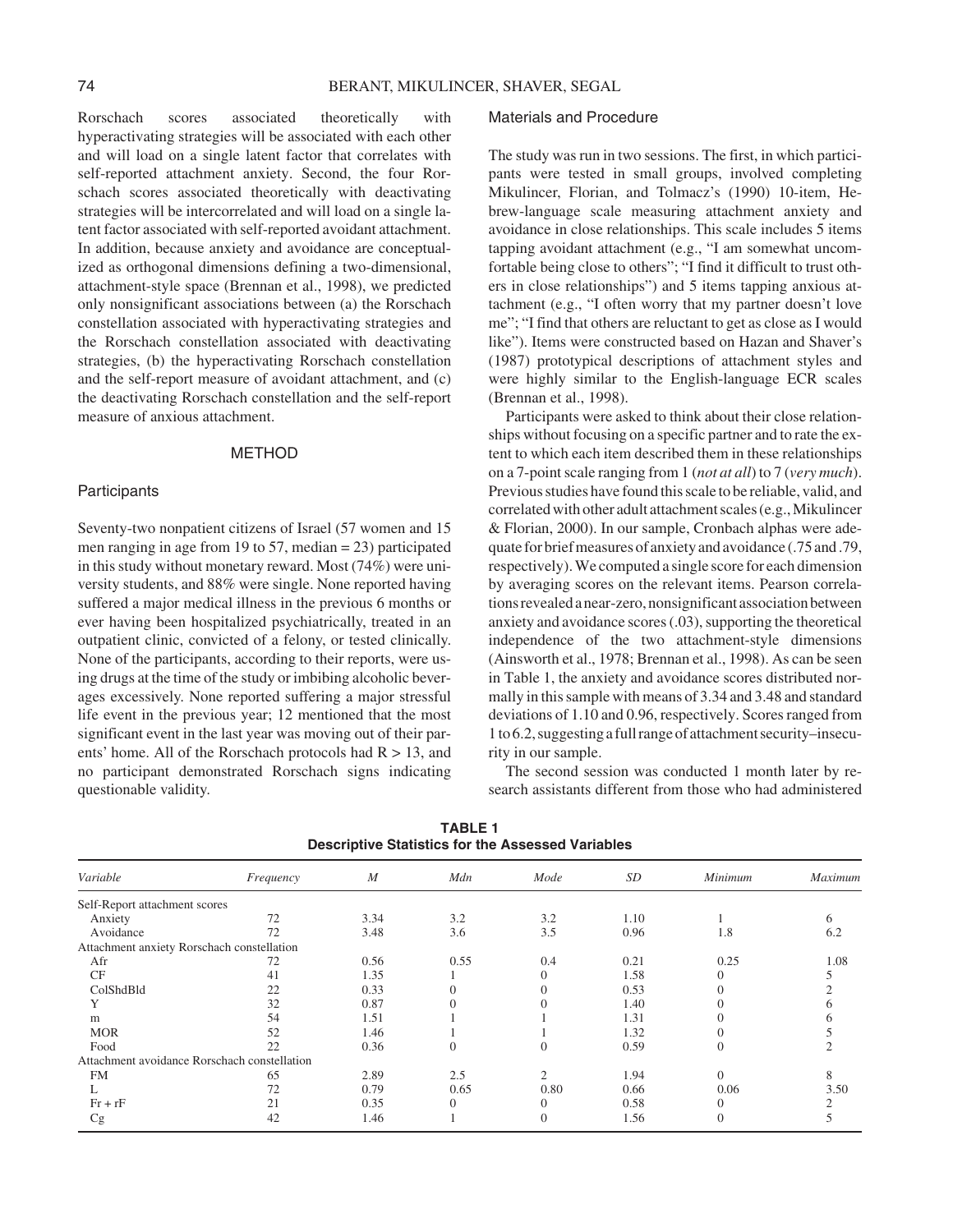the attachment scales. Participants were run on an individual basis and were asked to complete the Rorschach test. The examiners (two senior graduate students from the clinical psychology program at Bar-Ilan University) had taken three basic and advanced courses in psychodiagnostics; were familiar with administering, coding, and analyzing the Rorschach according to Exner's (1995, 2001) CS system; and were unaware of the participants' attachment scores. Before conducting the study, the examiners underwent an additional 6 hr of specific training to insure standardization of administration, coding, and scoring with Ety Berant. During the study, especially in its initial stages, they were subject to close supervision by Berant. The examiners were not acquainted with any participant they tested.

The Rorschach was administered and coded according to Exner's (1995, 2001) CS system. All records were coded by one of the examiners, and Berant and Yaacov Segal then independentlyrecodedeachoftherecords.Allcoderswereblindto participants' attachment scores. Interrater reliability was estimated for 25 of the 72 records (35% of the protocols, 474 percepts) by comparing the codes assigned by Berant and Segal andcalculatingkappacoefficients(Cohen,1988).Forthesake ofbrevity,wepresenthereonlytotalconfigurationagreement, but interrater reliability information for all of the CS codes is available on request from the authors. The κ coefficients were .99 for Location and Space, .82 for Determinants, .95 for Contents, and .83 for Special Scores, indicating nearly perfect interrater agreement (Landis & Koch, 1977). Based on these findings, we used the codes assigned by the most experienced coder, Berant. Table 1 presents descriptive statistics for the Rorschach scores used in this study.2

#### **RESULTS**

The main hypotheses were tested using two statistical methods. First, the hypothesized associations between self-report and Rorschach scores were examined using Campbell and Fiske's (1959) multitrait-multimethod (MTMM) analysis. According to our hypotheses, significant convergent correlations should be found between a particular self-report attachment score and the various Rorschach markers of the associated affect regulation and need-gratifying strategy. There should also be only weak, nonsignificant correlations between a particular self-report attachment dimension and Rorschach markers of the other attachment dimension, supporting the independence of the two dimensions. In a second

approach to data analysis, we used confirmatory factor analysis (CFA) to determine whether the self-report attachment dimensions and the various Rorschach scores were organized by two latent factors, each representing a different attachment dimension.

#### Multitrait-Multimethod Correlations

We followed Campbell and Fiske's (1959) recommendations for evaluating the zero-order correlations among participants' self-reports of attachment anxiety and avoidance and the Rorschach markers of attachment anxiety (Afr, CF, ColShdBld, Y, m, MOR, Food) and attachment avoidance (low FM $^{3}$ L, Fr + rF, Cg). Table 2 presents the MTMM Pearson correlations among the self-report and Rorschach scores.4

Campbell and Fiske (1959) discussed four desiderata for MTMM correlations, all of which were satisfied by the correlations in Table 2. First, consider our hypotheses about convergent correlations between self-report attachment dimensions and theoretically associated Rorschach scores (the monotrait-heteromethod correlations in Campbell and Fiske's terms). As can be seen in Table 2, all of the correlations between self-reports of attachment anxiety and the seven Rorschach markers of attachment anxiety were positive and statistically significant. Six of the correlations were significant at the  $p < .01$  level and one was significant at  $p < .05$  (*M r* = .40). That is, all of the appropriate Rorschach scores exhibited adequate convergent correlations with self-reported attachment anxiety. Similarly, all of the correlations between self-reported avoidant attachment and the four Rorschach markers of avoidance were positive and statistically significant. Three of them were significant at the *p*< .01 level and one was significant at  $p < .05$  ( $Mr = .36$ ). These findings are strong evidence for convergence among different kinds of indicators of the two attachment-style constructs.

Second, consider our hypothesis concerning correlations among multiple Rorschach markers of an attachment dimension (monotrait-monomethod correlations in Campbell and Fiske's, 1959, terminology). As can be see in Table 2, in 20 of the 21 correlations among the seven Rorschach markers of attachment anxiety, all but the positive nonsignificant correlation between Afr and m (.10) were positive and statistically significant ( $Mr = .34$ ). That is, all of the Rorschach scores in the set appeared to tap a single underlying construct. Similarly, all of the correlations among the four markers of attach-

<sup>2</sup> Examination of the Rorschach score distributions revealed three values (one in the Y variable, one in the M variable, and one in the L variable) exceeding 3.3 *SD*s from the mean. We assigned these outliers a value 1% higher than the next highest nonextreme value to decrease the influence of extreme values. This procedure did not change the rank order of scores because there was only one extreme value per variable.

<sup>&</sup>lt;sup>3</sup>Because we hypothesized that low FM scores would be associated with avoidant attachment, we reversed the FM score in all statistical analyses.

<sup>4</sup> Because many of the Rorschach markers of attachment anxiety might be associated with the extratensive Rorschach score, we partialed this score from the correlations reported in Table 2. The resulting partial correlations were virtually identical to the Pearson correlations reported in Table 2, implying that the extratensive score failed to explain the convergence of self-report and Rorschach scores.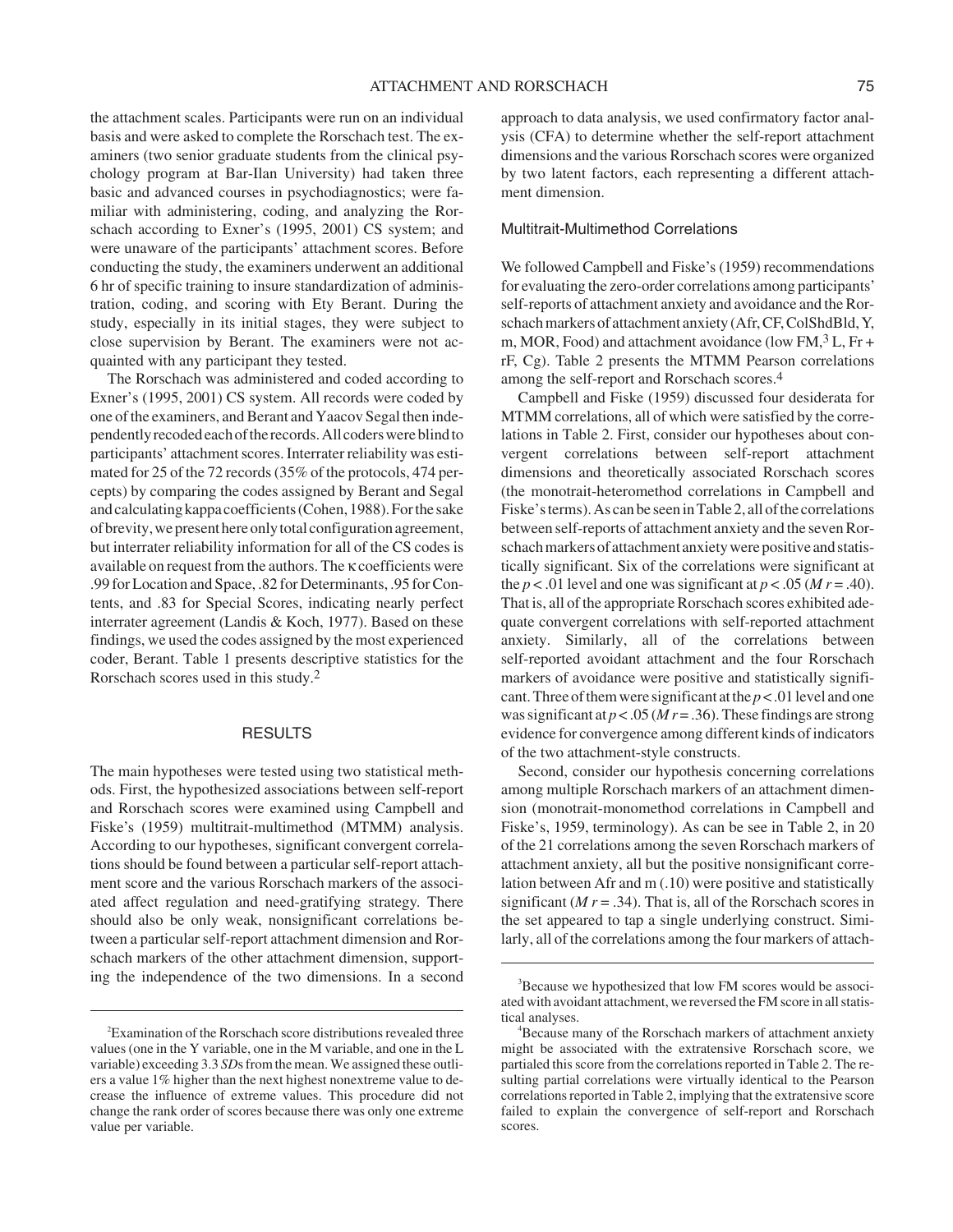| Measures    |               |         | 2       | 3       | $\overline{4}$ | 5       | 6       | 7       | 8       | 9      | 10      | 11      | 12      |
|-------------|---------------|---------|---------|---------|----------------|---------|---------|---------|---------|--------|---------|---------|---------|
| Self-report |               |         |         |         |                |         |         |         |         |        |         |         |         |
| 1.          | Anxiety       |         |         |         |                |         |         |         |         |        |         |         |         |
| 2.          | Avoidance     | .03     |         |         |                |         |         |         |         |        |         |         |         |
| Rorschach   |               |         |         |         |                |         |         |         |         |        |         |         |         |
| Anxiety     |               |         |         |         |                |         |         |         |         |        |         |         |         |
| 3.          | Afr           | $.48**$ | $-.01$  |         |                |         |         |         |         |        |         |         |         |
| 4.          | CF            | $.47**$ | $-.05$  | $.40**$ |                |         |         |         |         |        |         |         |         |
| 5.          | ColShdBld     | $.36**$ | $-.02$  | $.29**$ | $.45**$        |         |         |         |         |        |         |         |         |
| 6.          | Y             | $.46**$ | $-.01$  | $.33**$ | $.60**$        | $.61**$ |         |         |         |        |         |         |         |
| 7.          | m             | $.36**$ | .13     | .10     | $.38**$        | $.26*$  | $.32**$ |         |         |        |         |         |         |
| 8.          | <b>MOR</b>    | $.26*$  | .11     | $.36**$ | $.30**$        | $.25*$  | $.26*$  | $.29**$ |         |        |         |         |         |
| 9.          | Food          | $.42**$ | $-.12$  | $.37**$ | $.31**$        | $.28**$ | $.40**$ | $.26*$  | $.29**$ |        |         |         |         |
| Avoidance   |               |         |         |         |                |         |         |         |         |        |         |         |         |
|             | 10. Low $FMa$ | $-.09$  | $.44**$ | $-.09$  | $-.09$         | .01     | $-.05$  | $-.11$  | $-.16$  | $-.11$ |         |         |         |
| 11. L       |               | $-.14$  | $.42**$ | .06     | $-.14$         | $-.22$  | $-.26*$ | $-.11$  | $-.13$  | $-.15$ | $.39**$ |         |         |
|             | 12. $Fr + rF$ | $-.14$  | $.33**$ | $-.09$  | $-.01$         | .17     | .08     | .06     | .15     | $-.06$ | $.32**$ | $.28**$ |         |
|             | 13. Cg        | $-.03$  | $.26*$  | $-.04$  | $-.15$         | $-.02$  | .05     | .03     | .01     | $-.06$ | $.29**$ | $.35**$ | $.31**$ |

**TABLE 2 Multitrait-Multimethod Pearson Correlations Among the Assessed Scores**

*Note.* Convergent correlations are underlined.

aBecause we hypothesized that low FM scores would be associated with avoidant attachment, we reversed the FM score in all statistical analyses. \**p* < .05. \*\**p* < .01.

ment avoidance were positive and significant (*M r* = .32). Hence, the four Rorschach markers seemed, as expected, to tap a single construct.

Third, consider our hypothesis about weak and nonsignificant correlations between the two attachment dimensions (anxiety and avoidance) measured by different methods (self-report scale, Rorschach test)—the heterotrait-heteromethod correlations. The MTMM correlations in Table 2 entirely support this hypothesis. None of the seven Rorschach markers of attachment anxiety were significantly correlated with self-reported avoidant attachment (*M r*  $= .06$ .<sup>5</sup> In fact, all of the convergent correlations between these seven Rorschach scores and self-reported attachment anxiety were higher than the correlations between these markersandself-reportedattachmentavoidance(seeTable2).Similarly, none of the four Rorschach markers of avoidant attachment were significantly correlated with self-reported attachment anxiety  $(Mr=.10)$ ; and once again, all of the convergent correlations between self-reported avoidant attachment and the Rorschach indicators of avoidance were higher than the corresponding correlations between those indicators and self-reported attachment anxiety (see Table 2).

Fourth, consider our hypothesis about weak and nonsignificant correlations between different attachment dimensions (anxiety and avoidance) measured by the same method (self-report scales, Rorschach test)—the heterotrait-monomethod correlations. As evident in Table 2, the correlation between self-reported attachment anxiety and self-reported attachment avoidance was nonsignificant and near zero  $(r = .03)$ . Moreover, most of the correlations between the seven Rorschach markers of attachment anxiety and the four Rorschach markers of attachment avoidance, with the exception of an inverse correlation between Y and L  $(-.25)$ , were nonsignificant (*M r = .*09). Of course, these heterotrait-monomethod correlations were notably smaller than the convergent intercorrelations of Rorschach markers of attachment anxiety  $(M \rightharpoondown r = .34)$  and the convergent intercorrelations of Rorschach markers of attachment avoidance  $(M \rvert r = .32)$ . Thus, the MTMM correlations provide strong support for our hypotheses about the pattern of associations between self-reports and Rorschach markers of attachment anxiety and attachment avoidance.

## CFA

To further examine convergence between self-reports and Rorschach markers of the two distinct attachment dimensions, we tested a model in which the self-report and Rorschach scores loaded on one of two uncorrelated latent factors. One latent factor represented the attachment anxiety dimension and included self-reports of attachment anxiety and the seven Rorschach markers of this attachment dimension. The other latent factor represented the attachment avoidance dimension and included self-reports of attachment avoidance and the corresponding four Rorschach markers. The two latent factors were left uncorrelated because attachment theory and research suggest that the two attachment dimensions are orthogonal, and evidence from the MTMM correlations reported previously generally corroborated this expectation. This CFA model is thus a good representation of Brennan et al.'s (1998) two-dimensional, attachment-style space.

<sup>5</sup> Mean correlations between scores (both self-reports and Rorschach scores) of attachment anxiety and attachment avoidance are given in absolute-value terms because they included both positive and inverse associations. The absolute values correctly indicate the magnitude of the association.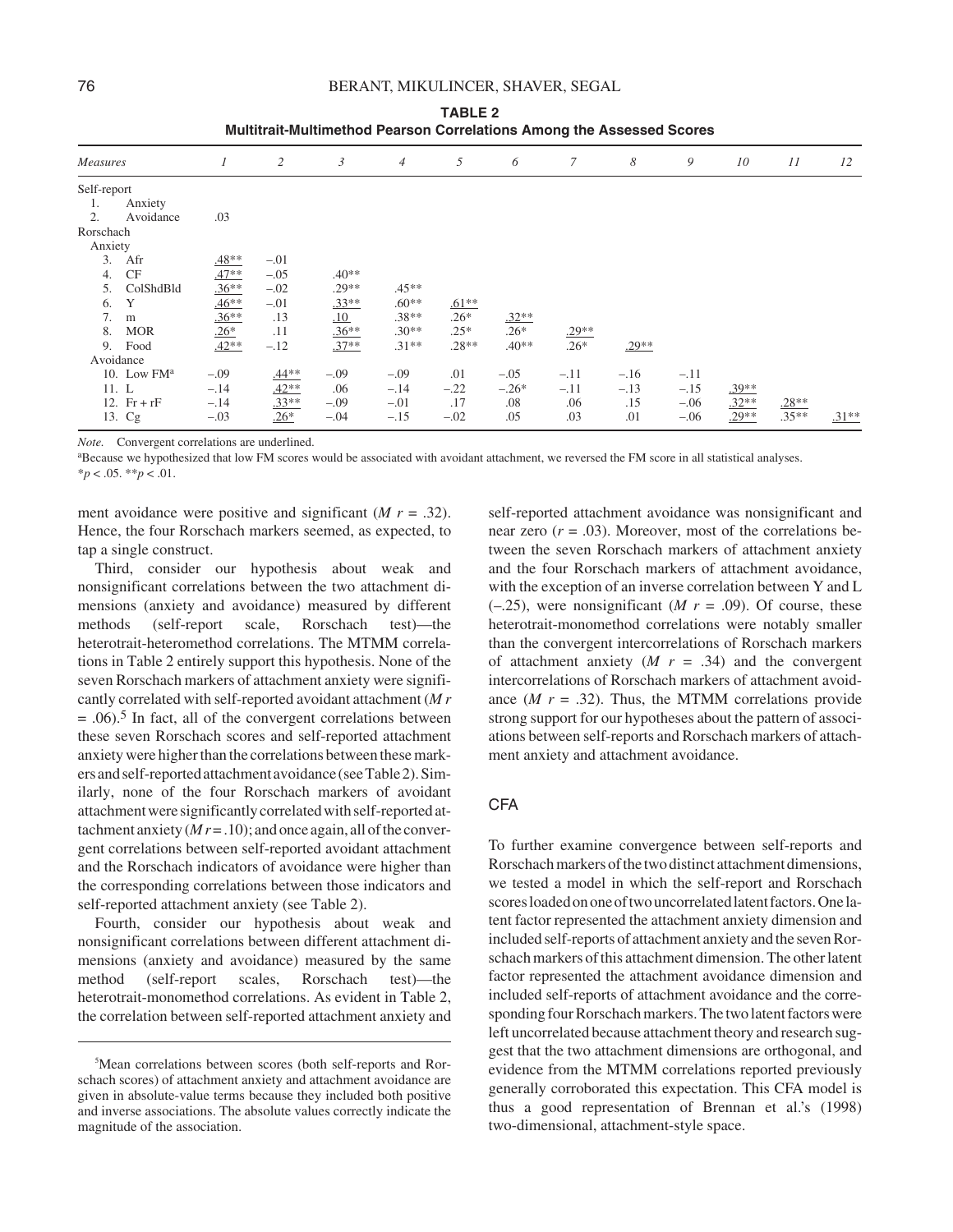A variety of statistics are available to evaluate the fit of a CFA model to data: the chi-square test, the standardized root mean squared residual (SRMR; Bentler, 1995), the incremental fit index (IFI; Bollen, 1989), and the comparative fit index (CFI; Bentler, 1992). The chi-square statistic has several problems such as being strongly influenced by sample size. SRMR values represent the difference between the observed correlation matrix and the reproduced correlation matrix, with small values (values approaching zero) indicating good fit. IFI and CFI values range (roughly) between zero and 1.0, with values approaching 1.0 indicating good fit. Hu and Bentler (1998) extensively evaluated a host of fit indexes and recommended a two-index strategy in which researchers present the SRMR along with either the IFI or CFI. In addition, Hu and Bentler suggested that an SRMR equal to or less than .09 is generally indicative of good fit in combination with values of .95 or higher for the IFI and CFI. In this study, we report the SRMR, IFI, and CFI for the two-factor model. This model was fit using maximum likelihood estimation procedures.

The two-factor model provided a fairly good overall fit to the data. The IFI and CFI approached .95 (.942 and .945) and the SRMR was below .09 (.074). Table 3 presents the parameter estimates of each self-report and Rorschach score for this two-factor model. These parameter estimates generally reiterate the correlational findings. As can be seen in Table 3, participants' self-reported attachment anxiety score and the seven Rorschach markers of attachment anxiety had strong and significant parameter estimates associated with the same latent factor (parameters > .50, *p*s < .05). Similarly, participants' self-reported attachment avoidance score and the four Rorschach markers of attachment avoidance had strong and significant parameter estimates associated with the second latent factor (parameters > .50, *p*s < .05). Again, these findings suggest that the assessed Rorschach scores converged with self-reports of the corresponding attachment dimensions.

**TABLE 3 Parameter Estimates for the Two-Factor Model**

| Measure                     | Latent<br>Anxiety<br>Factor | Latent<br>Avoidance<br>Factor |
|-----------------------------|-----------------------------|-------------------------------|
| Anxiety self-report score   | .72                         |                               |
| Afr Rorschach score         | .59                         |                               |
| CF Rorschach score          | .76                         |                               |
| ColShdBld Rorschach score   | .68                         |                               |
| Y Rorschach score           | .79                         |                               |
| m Rorschach score           | .56                         |                               |
| MOR Rorschach score         | .56                         |                               |
| Food Rorschach score        | .60                         |                               |
| Avoidance Self-report score |                             | .75                           |
| Low FM Rorschach score      |                             | .71                           |
| L Rorschach score           |                             | .67                           |
| $Fr + rF$ Rorschach score   |                             | .65                           |
| Cg Rorschach score          |                             | .62                           |

#### **DISCUSSION**

The major goal of our study was to examine convergent associations between self-reported attachment anxiety and avoidance on one hand and theoretically selected markers of these attachment dimensions from the Rorschach test on the other. The study was intended to fill an empirical gap in the literature on adult attachment by determining whether individual differences assessed with self-report attachment scales reflect the implicit, underlying action of hyperactivating and deactivating strategies of affect regulation. Examining Rorschach responses is one way to find out whether self-report attachment measures can plumb the psychodynamic depths discussed by Bowlby (e.g., 1973) and targeted by Mikulincer and Shaver's (2003) model of attachment psychodynamics in adulthood.

Our results clearly indicate that self-report measures of attachment anxiety and avoidance were coherently associated with theoretically chosen Rorschach markers, and that cross-construct correlations were weak and nonsignificant. Moreover, the various Rorschach markers of a particular attachment dimension were correlated with each other but not with Rorschach markers of the other attachment dimension. These findings support the contention that self-reports of attachment anxiety and avoidance are associated with theoretically predictable implicit aspects of attachment psychodynamics. They also support the conceptualization of attachment anxiety and avoidance as independent dimensions with unique explicit and implicit manifestations.

Beyond achieving these research goals, our findings illustrate the advantages of relying on a psychodynamic perspective for interpreting Rorschach variables when examining predictions derived from attachment theory. They also call into question recent criticisms of the Rorschach test as empirically invalid (Wood, Nezworski, Lilienfeld, & Garb, 2003). Because we generally use self-report attachment measures in our research, we were primarily interested in examining implicit psychodynamic correlates of these measures. Yet, to the extent that the body of empirical findings based on our attachment measures is large, coherent, and based on very diverse methods—and that extent is great (Mikulincer & Shaver, 2003)—our results also support the validity, theoretical relevance, and utility of the Rorschach.

Our findings indicate that self-reports of attachment anxiety are, as expected, associated with Rorschach scores thought to indicate a tendency to react with strong emotions to person–environment transactions; difficulties in regulating emotional experience; distress; and perception of oneself as helpless, weak, and unworthy. With regard to the emotional domain, our findings revealed three differentiated but coherently related implicit concomitants of attachment anxiety. First, high scores on attachment anxiety were significantly associated with the Afr Rorschach score, which is theorized to reflect an intense attraction to emotional situations (Weiner, 1998). Second, attachment anxiety was significantly associated with the Rorschach score thought to indicate difficulties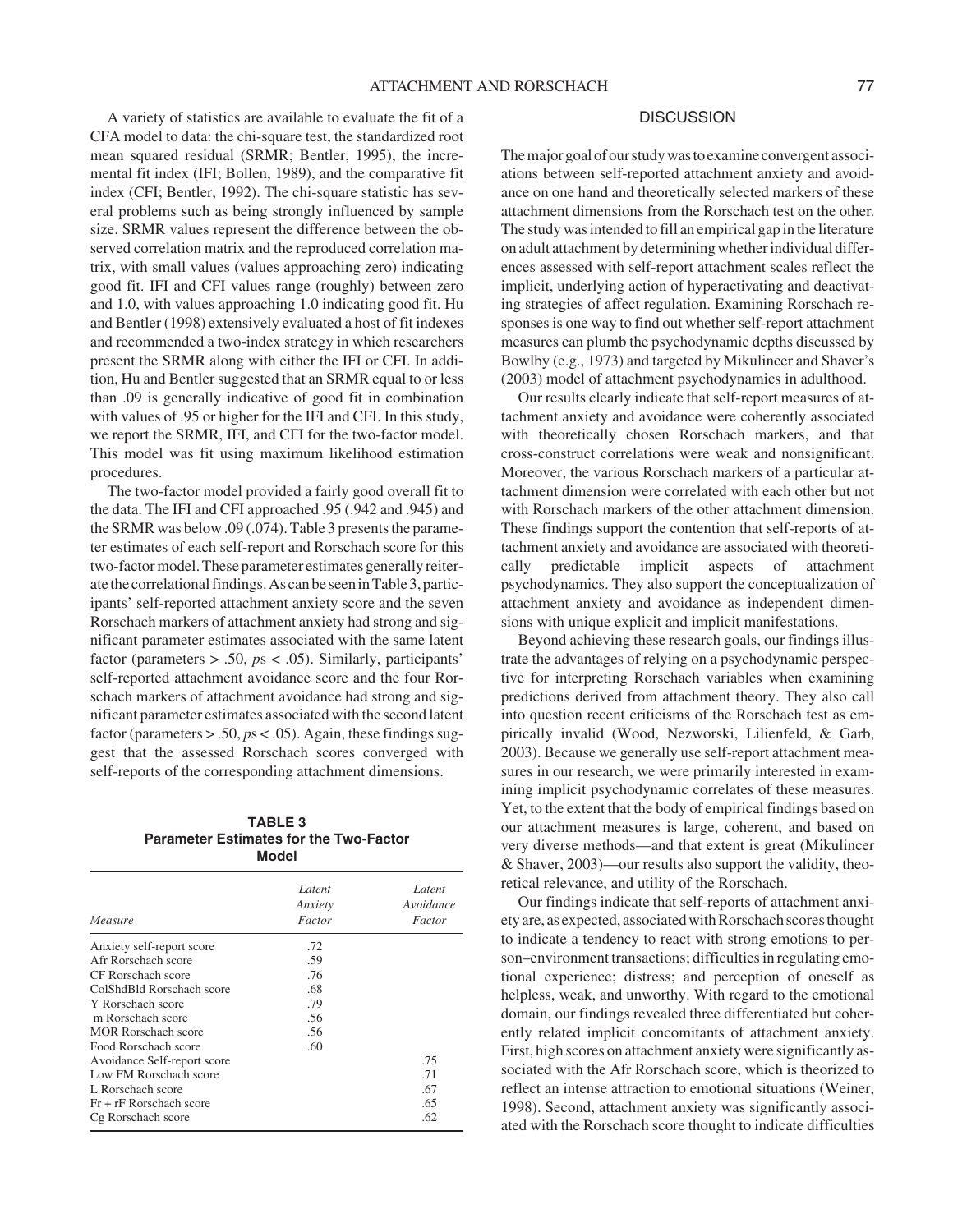in emotion regulation (CF; Weiner, 1998). Third, people who scored high on attachment anxiety gave more Rorschach responses involving Blends and Color Shading Blends. Weiner (1998) viewed these responses as signs of a complex, ambivalent, and confused emotional world, one in which negative emotions crowd out positive feelings.

This pattern of Rorschach responses implies that people who score high on attachment anxiety are loaded with emotion, highly attracted to emotional situations, and marked by a complex and rich network of emotional memories and associations. This intense and rich emotional life may be a liability, however, because of the difficulties anxious individuals have in controlling and modulating their emotions and inhibiting or soothing negative emotional states. Underregulated but intense and complex negative emotional states may increase the likelihood of nonoptimal coping with stress, volatile interpersonal relations, psychological difficulties, and decreased well-being.

Adding to this picture is anxiously attached individuals' tendency to give Color Shading Blend responses to the Rorschach, which are thought to indicate the intrusion of negative feelings into positive emotional states, thereby increasing emotional uncertainty and confusion (Weiner, 1998). Previous studies have found that this Rorschach score is associated with depression and suicidal tendencies (Appelbaum & Colson, 1968; Appelbaum & Holzman, 1962; Exner, 2000; Weiner, 1998). This fits with Mikulincer and Shaver's (2003) claim, based on other kinds of empirical studies, that hyperactivating attachment strategies produce a chaotic mental architecture pervaded by unregulated negative affect. Mikulincer and Shaver (2003) summarized evidence indicating that hyperactivating strategies favor the spread of negative affect throughout working memory, which can even result from what was intended to be a positive-affect induction (Mikulincer & Sheffi, 2000). Following a positive mood induction, anxiously attached individuals seem to become reminded of the downside of previous positive experiences (especially in attachment relationships) that somehow ended painfully. Once attuned to negative memories and possibilities, the anxious mind suffers from a spread of negative associations that precludes the sustained experience and psychological benefits of positive affect. Anxiously attached individuals seem attracted to emotionally intense experiences, somewhat like a moth to flames, even though such experiences often contribute to confusion, helplessness, and disappointment.

In evaluating anxiously attached individuals' affective Rorschach responses, it is important to consider Overton's (2000) interpretation of the meaning of CF responses in relational terms. Following Schachtel's (1943) theory, Overton (2000) claimed that CF responses represent an immature method of relating to others manifested in difficulties differentiating between the self and others and accurately perceiving others' traits, attitudes, beliefs, and responses. Overton (2000) contended that the dominant attitude of people who display CF is very subjective and mainly based on emotional experiences. This contention fits with research indicating that people who score high on attachment anxiety tend to minimize cognitive distance from others by creating an illusion of consensus (Mikulincer, Orbach, & Iavnieli, 1998) and projecting their own self-traits onto others (Mikulincer & Horesh, 1999).

Self-reports of attachment anxiety converge with Rorschach scores thought to reflect current experience of situational stressors (m) and a sense of helplessness (Y; Weiner, 1998). It is important to note that participants in our study did not report any specific major stressor in recent months, yet those who scored high on self-reported attachment anxiety gave Rorschach responses thought to reflect current stress. These findings are consistent with Mikulincer and Shaver's (2003) claim that anxiously attached individuals are frequently overwhelmed by feelings of distress, vulnerability, and helplessness. According to Mikulincer (1998), this sense of helplessness was not only an unwanted reflection of difficulties in emotion regulation but also an instrumental means of eliciting others' love and support—the main goal of an anxious person's hyperactivating strategies. This line of theorizing is supported by the observed tendency in this study for anxiously attached participants to give Rorschach responses related to food. According to Exner (2000), these responses characterized people who chronically wanted others to be tolerant of and compliant with their needs and demands.

The Rorschach test successfully revealed anxiously attached participants' vulnerable self-image: High scores on the attachment anxiety scale were significantly associated with Rorschach scores thought to reflect a pessimistic view of the self (MOR; Weiner, 1998). This pattern of Rorschach scores fits with previous findings concerning anxiously attached individuals' descriptions of their self-traits. Such people tend to describe themselves in negative terms, report low levels of self-esteem, and dismiss positive self-traits (e.g., Bartholomew & Horowitz, 1991; Mikulincer, 1995). As already mentioned, Mikulincer and Shaver (2003) suggested that this overly negative self-characterization is sometimes an attempt to elicit other people's compassion and support.

We also found that self-reports of attachment-related avoidance, which are thought to reflect deactivation of attachment needs, dismissal of challenging and demanding person–environment transactions, and defensive maintenance of self-esteem (Shaver & Mikulincer, 2002), were associated with Rorschach scores theorized to reflect lack of acknowledgment of need states, a disengaged orientation to the world, and maintenance of a grandiose self-façade. Once again the Rorschach, a measure designed to tap unconscious processes and frequently used in clinical settings, produced results highly compatible with both attachment theory and the validity of self-report measures of attachment style.

A significant association was found between high scores on the avoidance scale and relatively low FM scores on the Rorschach. According to Exner (2000), low FM scores indicated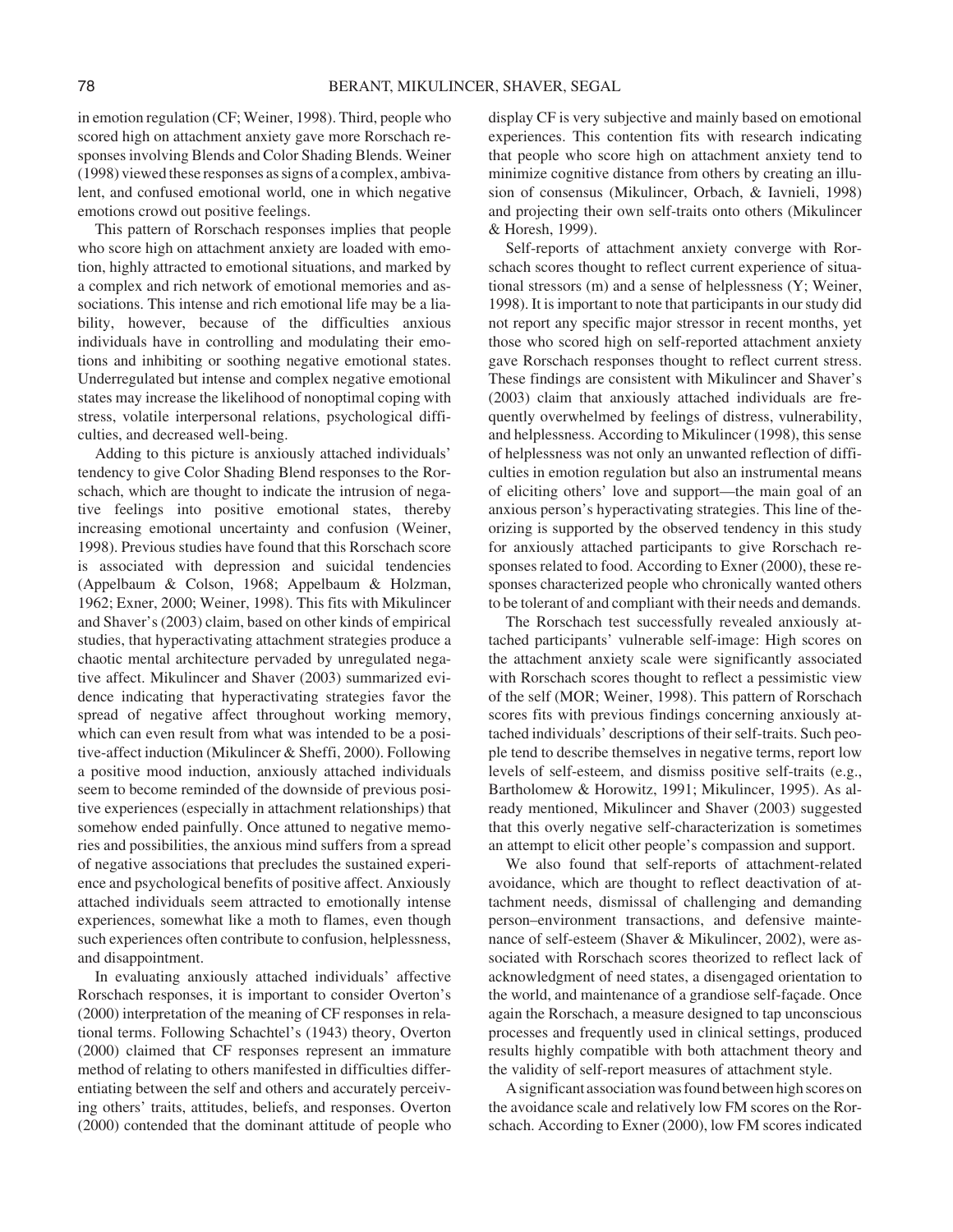that primary need states are not being experienced in typical ways. According to Weiner (1998), persons having low FM scores seldom experienced intense needs, rarely entertain hopes and dreams, and remain bland and unconcerned. This disengaged attitude was also evident in the observed association between self-reports of attachment avoidance and L scores on the Rorschach. These findings fit with Tidwell, Reis, and Shaver's (1996) finding, in a week-long diary study, that avoidant adults often felt bored and distant in their daily interactions with friends and romantic partners. The findings also fit with recent studies that revealed avoidant individuals' relative imperviousness to experimental inductions of either positive or negative affect (Mikulincer & Sheffi, 2000). We interpret this pattern of constrained feelings as reflecting the main goal of deactivating strategies—to keep the attachment system down regulated so as to avoid acute pain and distress caused by potentially demanding or threatening person–environment transactions.

High scores on attachment avoidance were also associated with high Fr + rF and Cg Rorschach scores, which are thought to reflect an exaggerated sense of self-worth, the use of narcissistic defenses, and a tendency to maintain a façade (Exner, 2000). These findings support Mikulincer and Shaver's (2003) claim that avoidant individuals' perceptions of themselves as competent and powerful was a defensive façade that helped them handle distress and convince others that they do not need help or support. Mikulincer (1998) found that avoidant individuals reacted to threatening situations by inflating their positive self-views and that this defensive response was a means for convincing others of their self-reliance. Interestingly, Weiner (1998) suggested that Cg responses also represent suspiciousness about others' good will, which causes a person to be less likely to reveal weaknessestoothers.ThisapproachtothemeaningofCgresponses fits with previous research that has shown that people who score high on attachment avoidance hold a negative view of others and report lack of trust in others' good intentions (e.g., Bartholomew & Horowitz, 1991; Collins & Read, 1990).

Overall, our study sheds light on the dynamics underlying self-reports of attachment anxiety and avoidance. Rorschach scores illuminated the complex emotional world of anxiously attached persons—the pain caused by reliance on hyperactivating strategies together with the "secondary gains" of eliciting others' compassion. Rorschach scores also highlighted the split in avoidant persons' mental representations—showing an arrogant face, harboring self-degrading feelings, and never allowing oneself to feel needy or personally involved with others. These findings are especially interesting and important because they were obtained by a method, the Rorschach test, which is presumably less influenced than self-reports by social desirability and other self-report biases. Moreover, participants were not primed by a questionnaire dealing with attachment issues before being administered the Rorschach; in fact, the attachment measures were administered weeks before the Rorschach. Therefore, participants' Rorschach responses presumably reflected their usual inner thoughts and motives rather than a just-completed questionnaire.

Beyond considering the interesting associations between self-report attachment scores and Rorschach markers, we also consider the low observed frequency of T Rorschach responses in our sample. This finding seems to be at odds with Weiner's (1998) contention that "consistent with the expectation that normally functioning people have the capacity to form attachments to other people, almost all nonpatient subjects have some T in their record" (p. 164). Thus, the low rate of T responses might be taken as an indication of problems in scoring T or disruptions in the attachment histories of our participants (e.g., histories including multiple caretakers or experiences with foster care). However, a detailed analysis of our Rorschach protocols revealed no problem in scoring T responses. Moreover, there was no evidence of notable disruptions in attachment relationships: All of the participants reported that their parents were living at the time of the study and the vast majority reported that they grew up in intact families. Interestingly, the low incidence of T responses was also found in a normative sample of Israeli adults (Berant, 2005), implying that a relative absence of T is normal in Israel. Further research is needed to examine the meaning of T responses, their relevance to attachment organization, and the cultural factors that affect their incidence.

Before ending this discussion, we should note that our study is an important but nevertheless preliminary step in examining the convergence between implicit and explicit markers of attachment constructs. Bornstein (2002) delineated three steps in determining convergence between implicit and explicit measures of psychological processes: (a) providing evidence that the measures are moderately correlated, (b) demonstrating that both explicit and implicit measures actually predict the behaviors with which they are theoretically expected to be associated, and (c) identifying moderating variables that affect scores on one kind of measure but not the other. Our study provided systematic evidence that self-report measures of attachment anxiety and avoidance were moderately correlated with implicit manifestations of these dimensions in the Rorschach test. Further studies should examine whether variations in these Rorschach markers and self-report scores actually predict similar interpersonal behaviors in close relationships and how theoretically relevant variables (e.g., exposure to threatening events) moderate the self-report and Rorschach scores. Many such studies have already been conducted using self-report attachment measures (Mikulincer & Shaver, 2003), but they did not include the Rorschach.

Further studies should also examine the uniqueness of the observed associations between self-report attachment scores and Rorschach markers. Our study revealed significant associations between these two sets of variables, but it did not determine whether the constellations of Rorschach scores on which we focused were uniquely related to attachment scores or could have been implicit markers of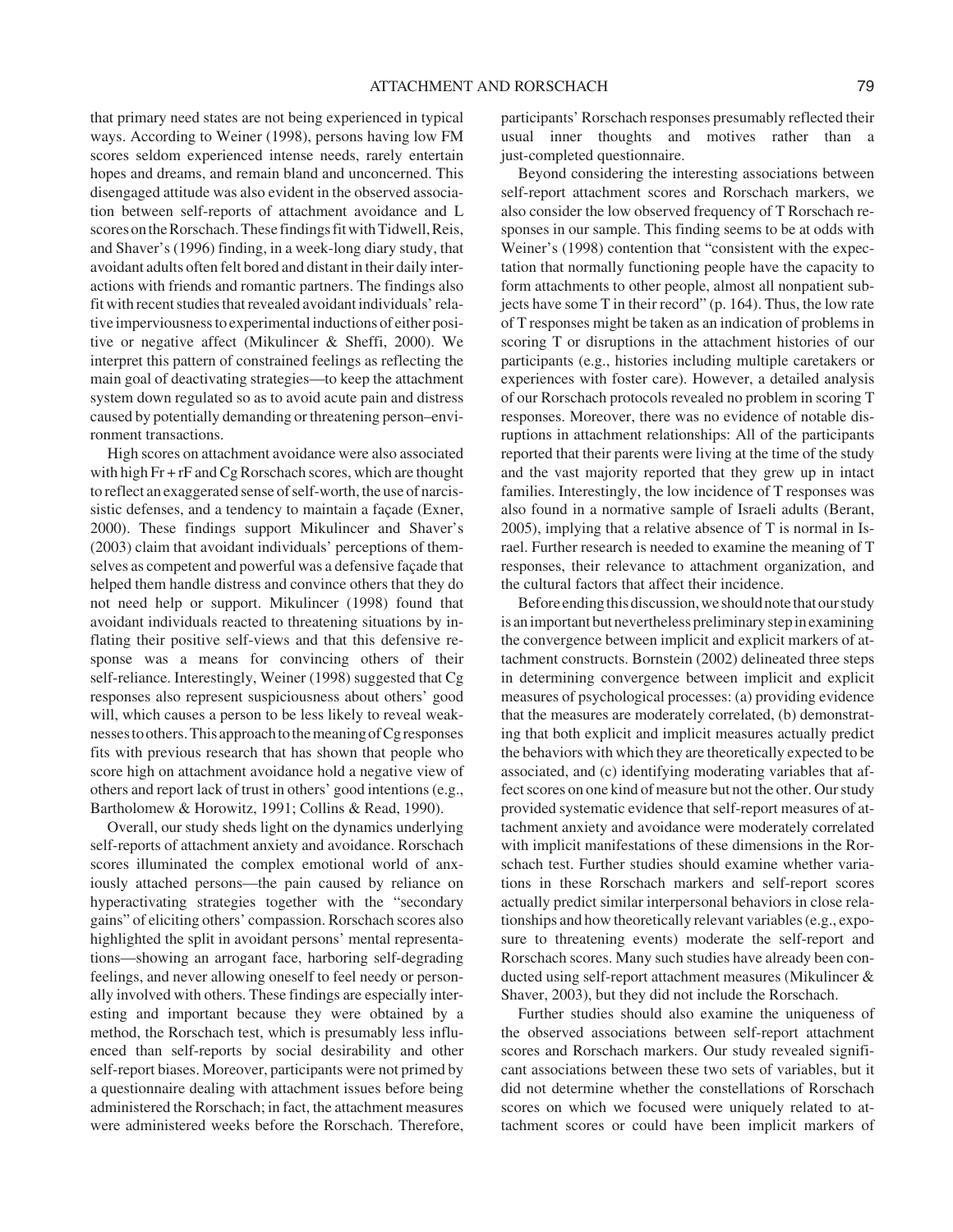more global personality traits. In several other studies (reviewed by Mikulincer & Shaver, 2003), researchers have shown that relations between attachment-dimension scores and a host of experimental outcomes cannot be explained by, for example, self-esteem, general anxiety, or neuroticism. However, these studies did not include the Rorschach. Future studies connecting Rorschach responses with attachment dimensions should include measures of important personality traits that might offer alternative explanations of the findings reported in this article.

It is also important to note that although our findings provide important information about the implicit attachment-related strategies associated with attachment anxiety and avoidance in adulthood, we do not mean to prejudge the question of whether these strategies can be traced empirically to attachment experiences in infancy, for example, in the infant–mother relationship. Bowlby (1969/1982) and Ainsworth et al. (1978) focused on infancy, but more recent studies have addressed determinants of attachment behavior in other age periods (e.g., Mikulincer & Shaver, 2003). Longitudinal studies need to be conducted to discover the childhood and adolescent antecedents of the adult attachment patterns we study. However, even after good longitudinal studies have been done, we do not expect to find that the developmental trajectory of attachment orientations is linear or in any other way simple. We suspect that attachment orientations in adulthood are not based only on social experiences in infancy or early childhood. Adult attachment dynamics are likely to be affected by a broad array of historical forces, innate temperamental tendencies, and contextual factors that moderate or even override the effects of past experiences (Mikulincer & Shaver, 2003).

Our findings were based on the more objective Rorschach scores. It might prove beneficial, however, to go further and analyze qualitative Rorschach variables such as specific object-relations scales and defense mechanism scales (Masling, 2002). We should also remind readers that our study focused on a particular age and cultural group—Israeli undergraduates. Future studies should include additional cultural and age groups. In addition, our sample consisted of healthy young adults who did not suffer from serious attachment disorders. Further research with samples of psychiatric patients should evaluate the relevance of Rorschach markers for attachment disorders. The main goal of our study was to examine implicit correlates of self-reported attachment styles, not the psychodynamics of severe attachment disorders.

Despite the restricted focus of our study, the findings enrich attachment research, deepen attachment theory's empirical base, and provide important information about the unconscious dynamics underlying self-reports of attachment orientations in adulthood. They fit well with findings obtained with other methods, in different societies, and encourage us to continue searching for a more complete picture of attachment phenomena using both self-report questionnaires and measures of implicit, unconscious processes.

#### ACKNOWLEDGMENTS

We thank Barak Gal and Orit Glassner who helped collect the data and Phil Erdberg who helped determine interrater reliability.

#### **REFERENCES**

- Ainsworth, M. D. S., Blehar, M. C., Waters, E., & Wall, S. (1978). *Patterns of attachment: Assessed in the strange situation and at home.* Hillsdale, NJ: Lawrence Erlbaum Associates, Inc.
- Appelbaum, S. A., & Colson, D. B. (1968). A reexamination of the color-shading Rorschach test response and suicide attempts. *Journal of Projective Techniques and Personality Assessment, 32,* 160–164.
- Appelbaum, S. A., & Holzman, P. S. (1962). The color shading response and suicide. *Journal of Projective Techniques and Personality Assessment, 26,* 155–161.
- Baldwin, M. W., Fehr, B., Keedian, E., & Seidel, M. (1993). An exploration of the relational schemata underlying attachment styles: Self-report and lexical decision approaches. *Personality and Social Psychology Bulletin, 19,* 746–754.
- Bartholomew, K., & Horowitz, L. M. (1991). Attachment styles among young adults: A test of a four-category model. *Journal of Personality and Social Psychology, 61,* 226–244.
- Bentler, P. M. (1992). On the fit of models to covariances and methodology to the bulletin. *Psychological Bulletin, 112,* 440–404.
- Bentler, P. M. (1995). *EQS structural equations manual.* Los Angeles: BMDP Statistical Software.
- Berant, E. (2005). Rorschach Comprehensive System nonpatient reference samples: Findings from around the world. In T. W. Shaffer & P. Erdberg (Eds.), *Supplement to the Journal of Personality Assessment.* Submitted for publication.
- Block, J. (2002). *Personality as an affect-processing system: Toward an integrative theory.* Mahwah, NJ: Lawrence Erlbaum Associates, Inc.
- Bollen, R. (1989). A new incremental fit index for general structural equation models. *Sociological Methods and Research, 17,* 303–316.
- Bornstein, R. F. (2002). A process dissociation approach to objective-projective test score interrelationships. *Journal of Personality Assessment, 78,* 47–68.
- Bowlby, J. (1973). *Attachment and loss: Vol. 2. Separation: Anxiety and anger.* New York: Basic.
- Bowlby, J. (1980). *Attachment and loss: Vol. 3. Sadness and depression.* New York: Basic.
- Bowlby, J. (1982). *Attachment and loss: Vol. 1. Attachment* (2nd ed.). New York: Basic. (Original work published 1969)
- Brennan, K. A., Clark, C. L., & Shaver, P. R. (1998). Self-report measurement of adult attachment: An integrative overview. In J. A. Simpson & W. S. Rholes (Eds.), *Attachment theory and close relationships* (pp. 46–76). New York: Guilford.
- Campbell, D. T., & Fiske, D. W. (1959). Convergent and discriminant validation by the multitrait-multimethod matrix. *Psychological Bulletin, 56,* 81–105.
- Cassidy, J., & Kobak, R. R. (1988). Avoidance and its relationship with other defensive processes. In J. Belsky & T. Nezworski (Eds.), *Clinical implications of attachment* (pp. 300–323). Hillsdale, NJ: Lawrence Erlbaum Associates, Inc.
- Cohen, J. (1988). *Statistical power analysis for the behavioral sciences*(2nd ed.). Hillsdale, NJ: Lawrence Erlbaum Associates, Inc.
- Collins, N. L., & Feeney, B. C. (2000). A safe haven: An attachment theory perspective on support seeking and caregiving in intimate relationships. *Journal of Personality and Social Psychology, 78,* 1053–1073.
- Collins, N. L., & Read, S. J. (1990). Adult attachment, working models, and relationship quality in dating couples. *Journal of Personality and Social Psychology, 58,* 644–663.